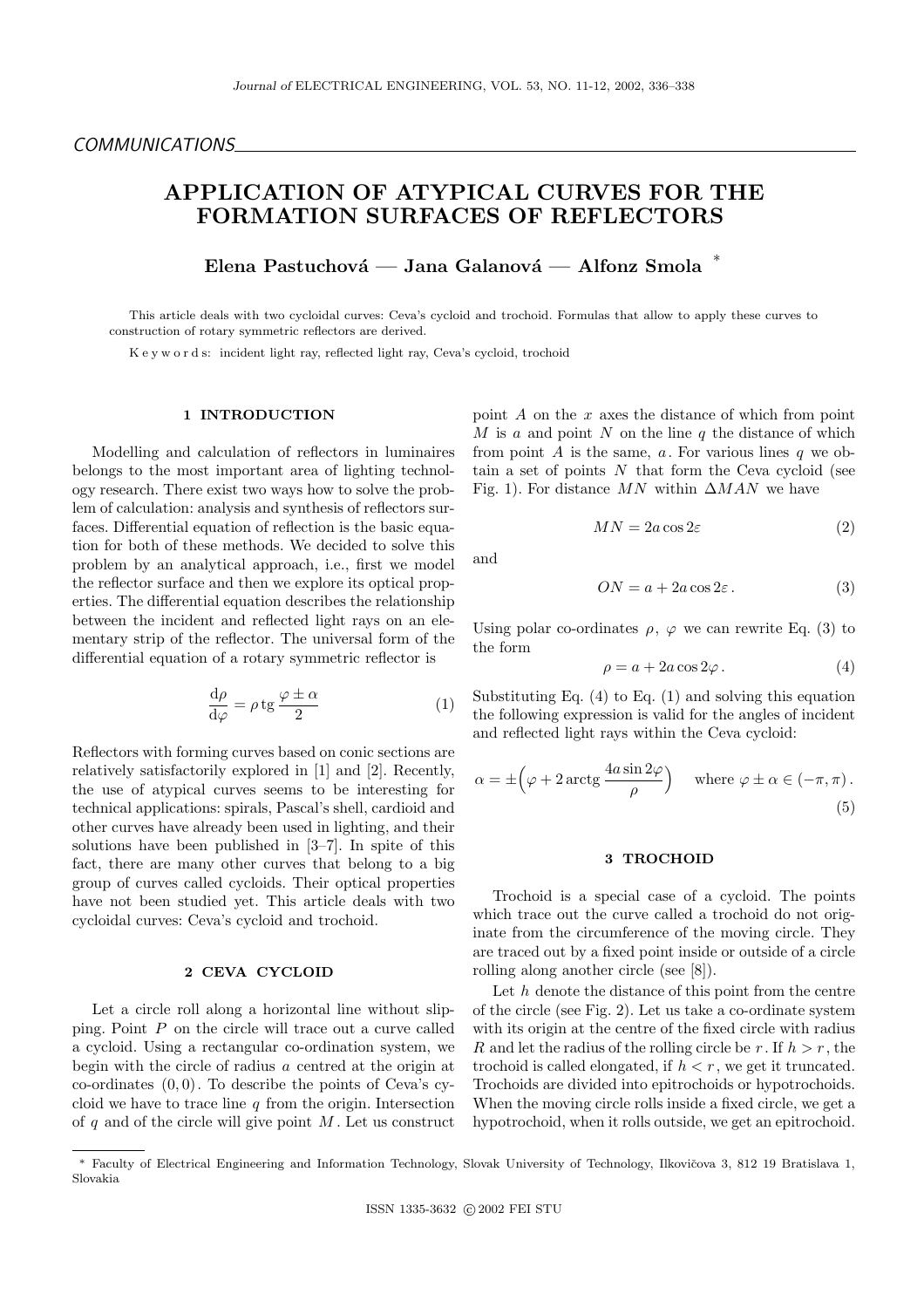





For co-ordinates of point  $M$  of the epitrochoid we have following equations:

$$
x = (R + mR)\cos mt - h\cos(t + mt), \qquad (6)
$$

$$
y = (R + mR)\sin mt - h\sin(t + mt), \qquad (7)
$$

where  $m$  and  $t$  are arbitrarily chosen.

Similarly for the hypotrochoid we obtain

$$
x = (R - mR)\cos mt + h\cos(t - mt), \qquad (8)
$$

$$
y = (R - mR)\sin mt - h\sin(t - mt), \qquad (9)
$$

where parameter  $m = \frac{r}{R}$  is called a module and  $mt =$  $rac{r}{R}t = \angle NOA$ .

It is evident that Eqs.  $(8)$  and  $(9)$  can be obtained from Eqs. (6) and (7) substituting  $m \to -m$ ,  $h \to -h$  and inverting the axis direction. That is why we can consider  $m > 0$ .





Let  $h = R + r = R + mR$ , then we obtain a special type of trochoid called a rosette with co-ordinates

$$
x = (R + mR)2\sin\left(mt + \frac{t}{2}\right)\sin\frac{t}{2},\tag{10}
$$

$$
y = -(R + mR)2\cos\left(mt + \frac{t}{2}\right)\sin\frac{t}{2}.
$$
 (11)

Using polar co-ordinates and formulas for conversion from rectangular to polar co-ordinates we get

$$
\rho^2 = 4(R + mR)^2 \sin^2 \frac{t}{2}
$$
 (12)

and

or

$$
\frac{y}{x} = \text{tg}\,\varphi = -\,\text{tg}\left[\frac{\pi}{2} - \left(mt + \frac{t}{2}\right)\right].\tag{13}
$$

Point M can be expressed in polar co-ordinates as follows:

$$
\rho = 2(R + mR) \left| \sin \frac{1}{2m+1} \left( \varphi + \frac{\pi}{2} \right) \right|.
$$
 (14)

After rotating the polar axis through an angle  $\frac{\pi}{2}$  counterclockwise we obtain

$$
\rho = 2(R + mR) \left| \sin \frac{\varphi}{2m + 1} \right|
$$

$$
\rho = 2R(m + 1) \left[ \left( \text{sign} \sin \frac{\varphi}{2m + 1} \right) \sin \frac{\varphi}{2m + 1} \right]
$$
(15)

and the path of light rays in the meridian plane for the trochoid is described by the following equation:

$$
\alpha = \pm \left[ \varphi - 2 \arctg \Big| \frac{1}{2m+1} \frac{(2R+2mR)}{\rho} \cos \frac{1}{2m+1}(\varphi) \Big| \right].
$$
\n(16)

### 4 CONCLUSION

Atypical curves are usually described in parametric or analytic forms. For our purpose, expression in polar coordinates is more suitable.

However, for some types of mathematical curves, for instance for cycloids, it may be difficult to express them in polar co-ordinates. For two types of cycloids, Ceva cycloid and trochoid, this was found and presented in this paper. These curves, Ceva cycloids and trochoids, seem to be applicable in lighting technology as shown in Fig. 3.